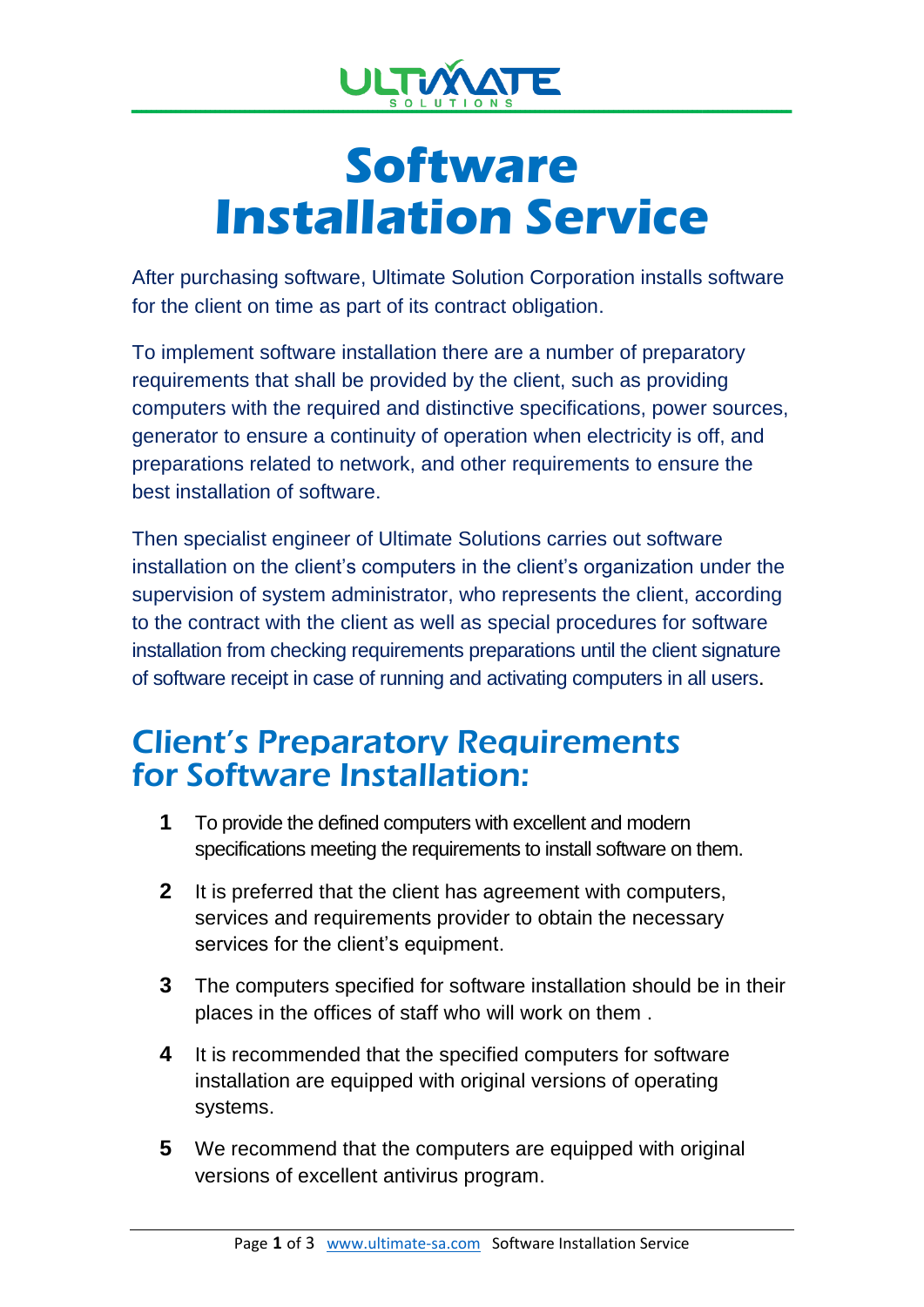

- **6** We recommend that the client provides an original version of the target database ORACLE or MS SQL for each computer to install software.
- **7** In case of software installation on work network, this network must be ready with all basic operation requirements in server and terminal computers that will be used by staff to work on software.
- **8** We advise the client to have an employee responsible for network management.
- **9** We advise the client to define software the tasks to be carried out by each employee on whose office computer will be installed.
- **10** The necessity of providing energy sources near computers to be run easily, ensuring well arrangement and avoiding movement hindrance in the office.
- **11** We recommend provision of extra or temporary power devices (UPS) in case of cutting off electricity to maintain the computers power and software performance. When the electricity is off, it can be moved from a power source to another such as lines or generators.
- **12** We recommend to set running the network of accounting work apart from internet network. When the two networks are combined, it is necessary to set their performance and the privileges of each employee .
- **13** We recommend to carry out software installation after the client employees, in particular the system administrator whose task will be distributing privileges of using systems between staff, have finished their training program on using systems.

## Software Installation Procedures:

- **1** Observing the clients equipment and making any necessary notes on them.
- **2** Assigning a specialist by the client to be with the engineer of software installation as well as to be responsible for installation requirements,